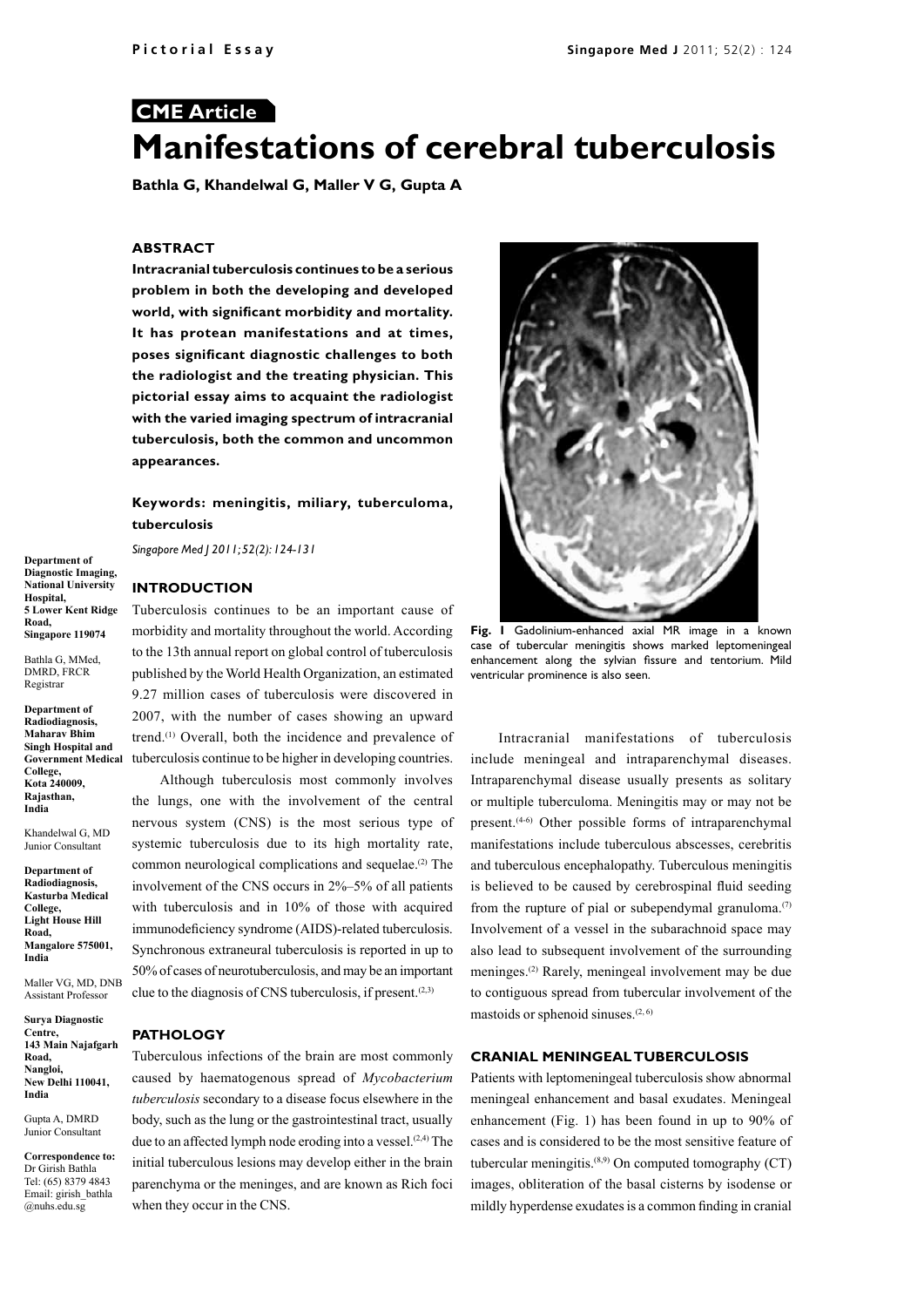

**Fig. 2** Post-contrast axial MR image shows diffuse homogenous enhancement predominantly involving the basal cisterns (arrowhead). Associated ring-enhancing tuberculomas are also seen in the suprasellar cistern (arrow) and right sylvian fissure. Dilatation of the temporal horns is due to obstructive hydrocephalus at the level of the aqueduct (not shown).

tuberculous meningitis  $(CTBM)^{(2,6,10)}$  The presence of hyperdense basal cisterns on non-contrast imaging was found by Andronikou et al to be the most specific feature of CTBM (100%).<sup>(8)</sup>

Meningeal involvement may not be appreciated on non-contrast magnetic resonance (MR) images, but is usually well demonstrated on post-contrast T1-weighted images. Recently, some authors have suggested the role of contrast-enhanced fluid-attenuated inversion recovery (FLAIR) imaging in the cases of leptomeningitis, including tuberculous meningitis. A recent study by Parmar et al suggested that post-contrast FLAIR images may have similar sensitivity but higher specificity compared to contrast-enhanced T1-weighted images for detection of leptomeningeal enhancement. Post-contrast FLAIR thus might be a useful adjunct in the evaluation of patients with suspected tuberculosis.<sup>(11)</sup>

In the basal cisterns, these exudates are most severe around the circle of Willis (Fig. 2), often extending to the ambient, sylvian and pontine cisterns, and around the optic chiasm. $(2,6,10)$  Exudative meningitis may result in necrotising panarteritis, with secondary thrombosis and occlusion of small- and medium-sized vessels at the base of the brain, particularly the lenticulostriate and thalamoperforating arteries, vessels which perfuse the so called medial TB zone.(12) Consequent ischaemic infarcts that occur are a common complication of CTBM, and have been found by Dastur et al in 41% of cases in an autopsy series.(13) Bilateral involvement is also a useful distinguishing feature.





**Fig. 3** (a) Post-contrast axial MR image shows enhancing basal exudates with associated hydrocephalus. (b) Diffusion-weighted MR image of the same patient reveals acute infarct in the left caudate nucleus. The triad of basal exudates, infarctions and hydrocephalus is considered highly specific for tuberculous meningitis.

Communicating hydrocephalus, the most common complication of CTBM, is usually secondary to obstruction of cerebrospinal fluid flow caused by meningeal exudates in the basal cisterns. $(2,4)$  In some cases, the hydrocephalus may be non-communicating, resulting from obstruction due to tuberculomas or rarely, tuberculous abscess. The presence of basal exudates, infarcts and hydrocephalus is considered the diagnostic triad of tubercular meningitis.(2) It is considered almost 100% specific but has lower sensitivity (Fig. 3).<sup>(8)</sup>

Cranial nerve palsies can also occur in CTBM, most commonly affecting the third, fourth and sixth cranial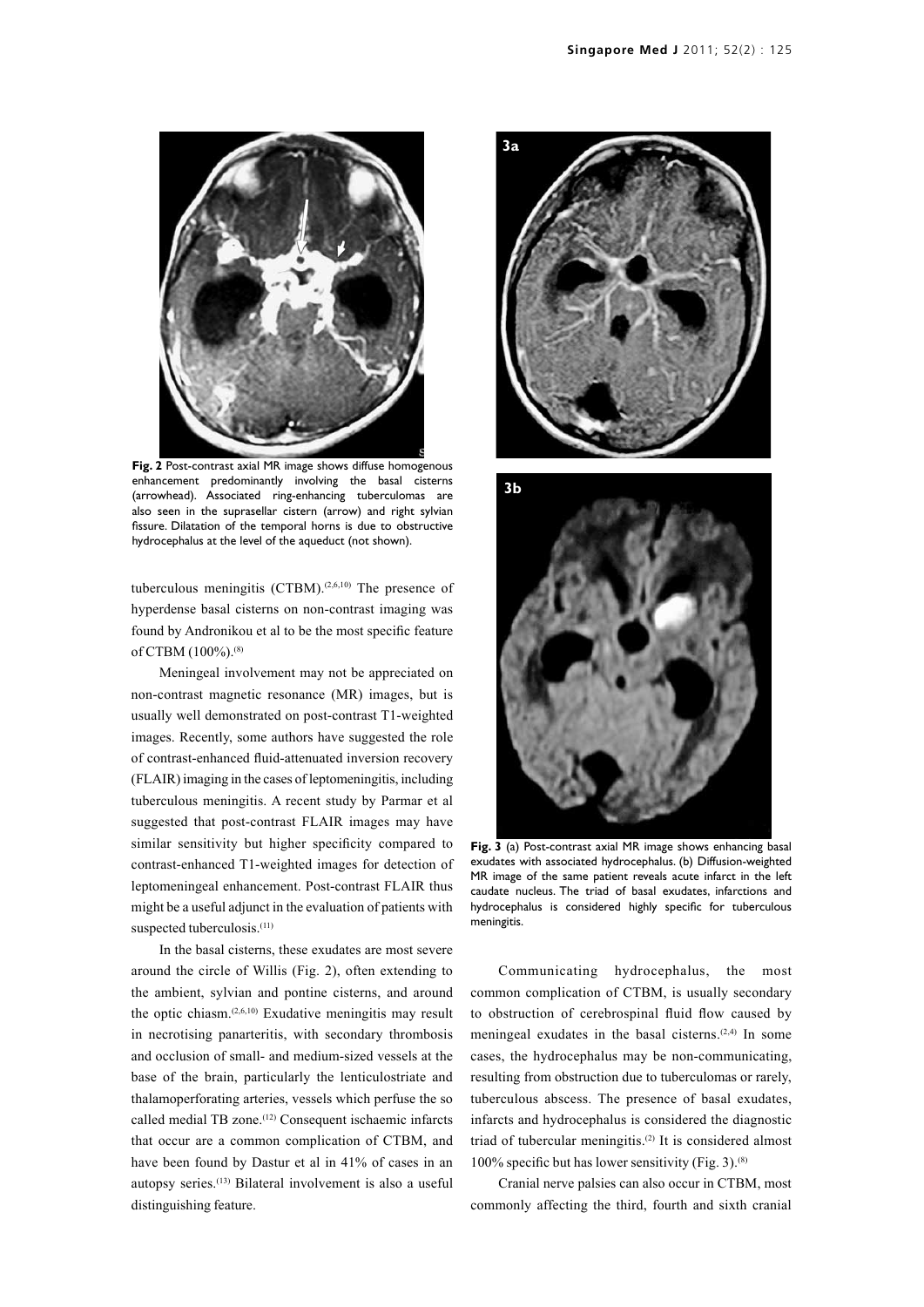

**Fig. 4** (a) Axial non-contrast CT image shows a calcified lesion in the left periventricular region, with associated hydrocephalus. (b) Contrast-enhanced axial CT image shows ring enhancement around the calcified lesion, suggestive of Target sign.

nerve, although other nerves may also be involved.<sup>(6)</sup> Cranial nerve impairment may result from vascular compromise, leading to ischaemia, or may be due to entrapment of the nerve in basal exudates. The proximal portion of the nerve at the root entry zone is the most susceptible, and may show thickening and enhancement on post-contrast T1-weighted images.<sup>(2)</sup>

## **INTRACRANIAL TUBERCULOMAS**

Intraparenchymal tuberculomas are thought to be secondary to an infective focus elsewhere in the body.<sup>(6)</sup> In adults, they are commonly multiple and occur in the frontal and parietal lobes. Children, on the other hand, have a predominance of infratentorial lesions.<sup>(2,6,10,14)</sup> On CT, tuberculomas have variable appearances, and may appear hypo- or hyperdense to the brain parenchyma.



**Fig. 5** Non-caseating tuberculoma. (a) T2-W axial MR image shows isointense nodular lesions in the right high parietal region, with associated perilesional oedema. (b) Post-contrast coronal image shows an enhancing nodular granuloma.

In rare cases, a ring-enhancing lesion with a hypodense centre may reveal a central calcification. This is known as the 'target sign' (Fig. 4) and is considered characteristic of tuberculoma by some authors, while others consider it to be nonspecific and leading to erroneous diagnoses.<sup>(6,7)</sup>

Due to its inherently superior soft tissue contrast, the MR appearance of intracranial tuberculomas is usually more specific than the CT appearance. Non-caseating tuberculomas are hypointense to brain parenchyma on T1-weighted images, hyperintense on T2-weighted images and show intense nodular enhancement on post-contrast images (Fig. 5). In most cases, subsequent caseous central necrosis develops, which is initially solid. The lesion then appears hypo- to isointense on T1-weighted images and hypointense on T2-weighted images. As the central caseating component is avascular, ring enhancement is seen on post-contrast images (Fig. 6). In some cases,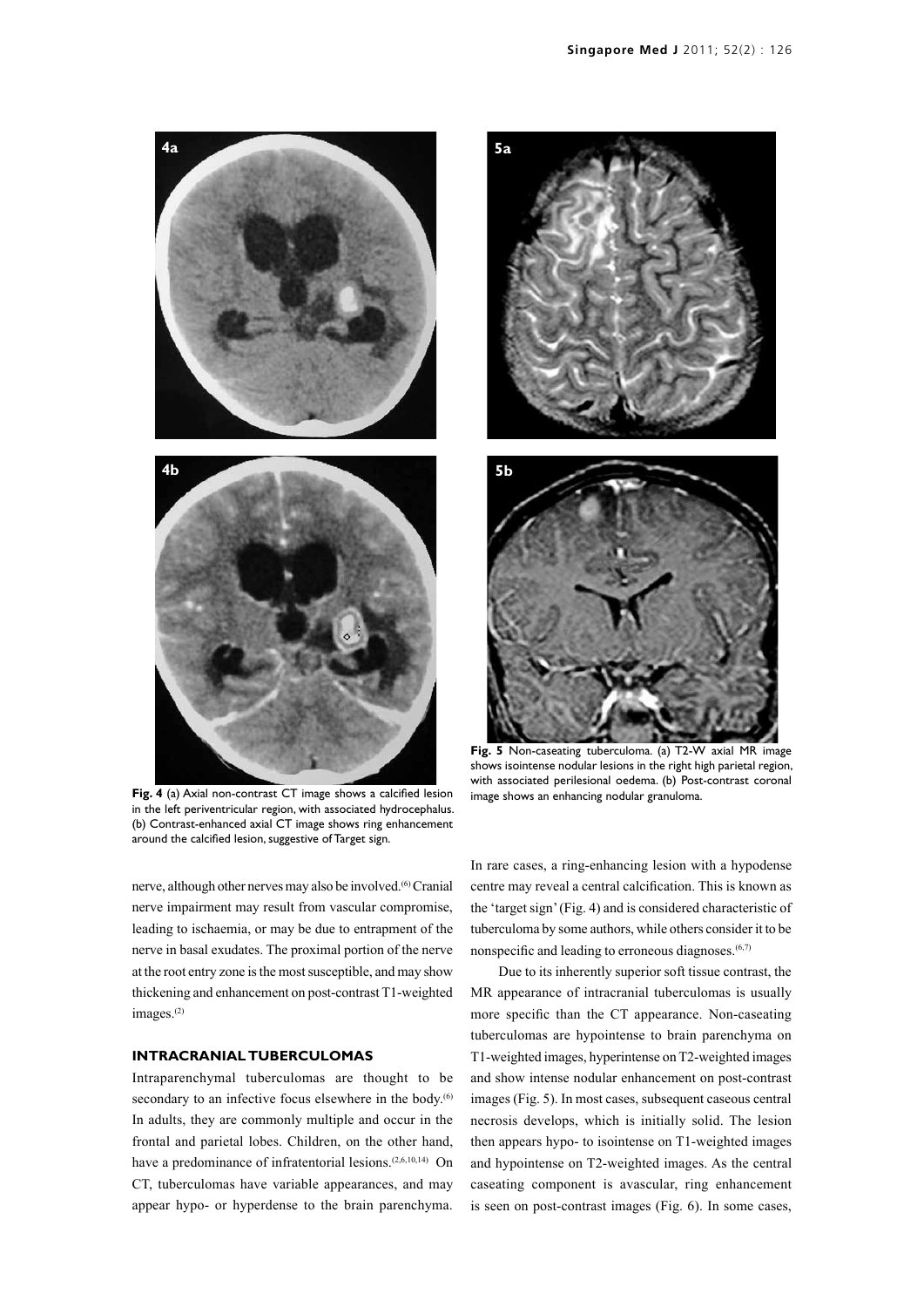

**Fig. 6** Caseating tuberculoma without liquefaction. (a) T2-W axial MR image shows hypointense lesions in the bilateral gangliathalamic regions (more on the right side), with perilesional oedema. Note the associated hydrocephalus. (b) Post-contrast axial image shows multiple ring-enhancing lesions, along with abnormal leptomeningeal enhancement.



**Fig. 7** Caseating tuberculoma with liquefaction. (a) T2-W axial MR image shows a centrally hyperintense granuloma with a peripheral hypointense rim. There is associated perilesional oedema. (b) Gadolinium-enhanced T1-W axial image shows peripheral ring enhancement of the same lesion.

the solid core eventually liquefies, and the tuberculoma then appears hypointense on T1-weighted images and hyperintense on T2-weighted images, with a peripheral hypointense capsule, representing tuberculoma capsule. These granulomas again show ring enhancement on postgadolinium images (Fig. 7).

Less common but distinctive tuberculomas include en plaque meningeal and intraventricular forms. An en plaque meningeal tuberculoma is rarely seen, manifesting as a dural-based, mass-forming localised meningeal process, which may superficially resemble en plaque meningioma or secondary meningeal neoplastic disease.(7) En plaque tuberculomas are more common along the frontal and parietal convexities, but have also been reported along the tentorium, in the posterior fossa and interhemispheric fissure. $(15)$ 

On non-contrast CT images, these lesions appear hyperdense. On T1-weighted images, they appear isointense to brain parenchyma. Their appearance on T2-weighted images depends on the presence or absence of central necrosis, with those having central caseation appearing hypointense. On post-contrast images, the lesions may show homogenous or peripheral enhancement, depending on the presence or absence of central caseation (Fig. 8). Broad dural attachments may be seen occasionally, with prominent feeding meningeal vessels.<sup>(16)</sup>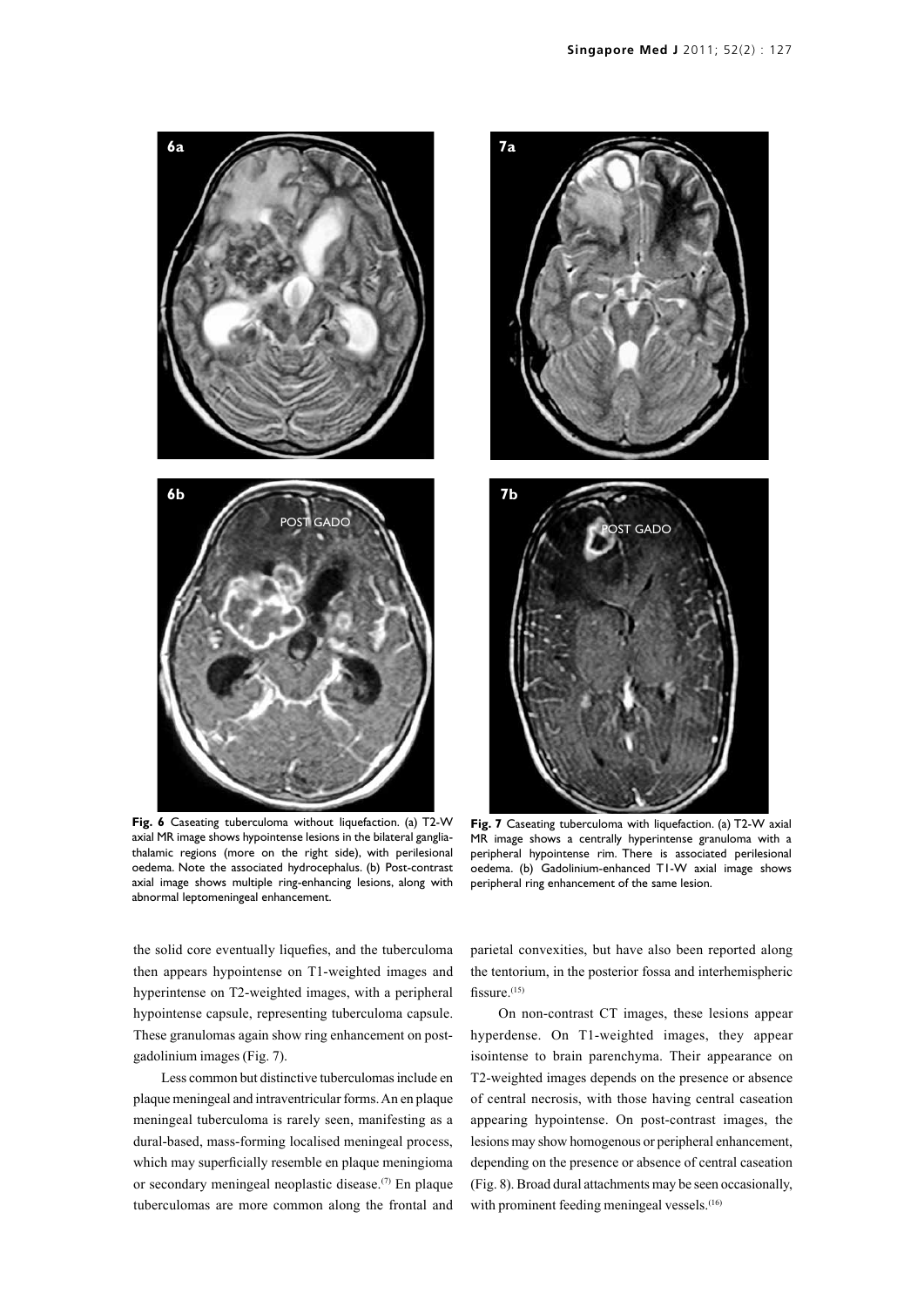

Fig. 8 En plaque tuberculoma. (a) T2-W axial image shows predominantly hypointense dural-based masses along the tentorium, with associated cerebellar oedema. (b) Gadolinium-enhanced coronal images show a peripheral rim of enhancement in the lesions. A similar lesion is also noted along the falx. Note the associated obstructive hydrocephalus.



**Fig. 9** Post-gadolinium coronal image shows poorly defined ring-enhancing conglomerate tuberculomas involving the choroid plexus of the bilateral lateral ventricles. Note the mild leptomeningeal enhancement along the cerebral convexity and tentorium on the right side due to meningitis.



**Fig. 10** Gadolinium-enhanced T1-W sagittal image shows multiple nodular-enhancing lesions scattered throughout the brain parenchyma, suggestive of disseminated tuberculomas. This patient also had miliary nodules on chest radiograph (not shown).

Intraventricular tuberculomas are also rarely reported, and may be associated with hydrocephalus, meningitis and ependymitis.<sup>(7)</sup> The exact route of entry of tubercle bacilli into the ventricles is controversial. Haematogenous spread through the choroid plexus appears to be the most likely mechanism. Tuberculomas usually occur in the lateral ventricles (Fig. 9). Intraventricular tuberculous abscesses have also been reported but are again extremely rare.<sup>(17)</sup>

Miliary CNS tuberculomas occur when there is diffuse infiltration of the brain by small granulomas that are less than 5 mm.<sup>(6)</sup> Contrast-enhanced CT, which may show multiple enhancing lesions and non-contrast MR are often suboptimal to detect intracranial miliary tuberculomas.<sup>(2,10)</sup> These are best appreciated on postgadolinium images (Fig.  $10$ ).<sup>(6)</sup>

## **CRANIAL TUBERCULOUS ABSCESS**

Tubercular abscesses are rare and seen in less than 10% of all patients with CNS tuberculosis.(2,10,18) They may be solitary or multiple and are more common in the geriatric age group or in those with compromised immune status.<sup>(7)</sup> On imaging studies, abscesses are commonly found at the junction of the gray and white matter in the supratentorial compartment.<sup>(6)</sup> A tubercular abscess may be indistinguishable from a caseating tuberculoma, a pyogenic abscess or a caseating tuberculoma with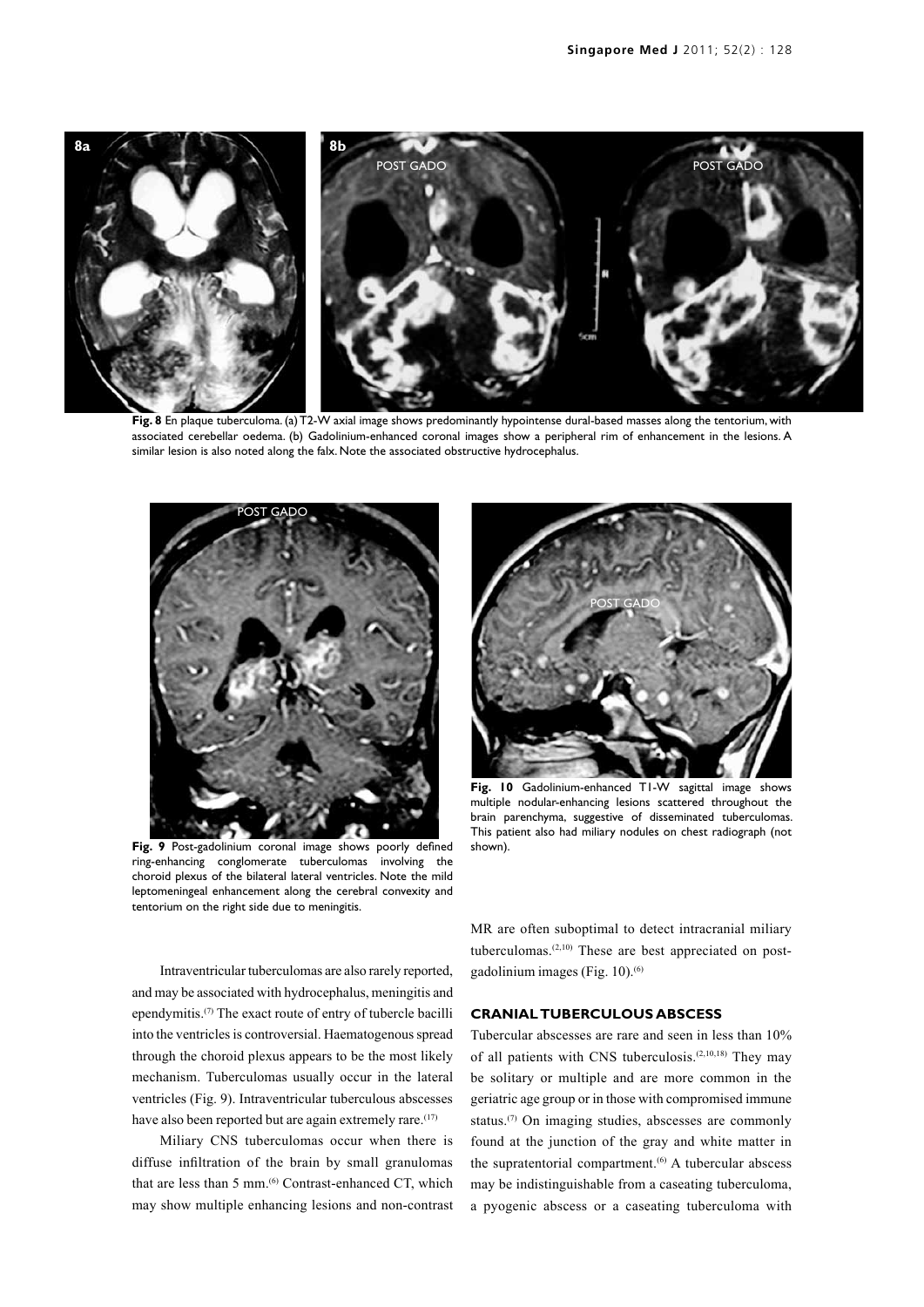

**Fig. 11** Tubercular abscess. (a) Gadolinium-enhanced T1-W coronal image shows a large abscess, with peripheral enhancement and multiple smaller, similar surrounding lesions involving the right cerebellar hemisphere. (b) The lesions show restricted diffusion on diffusion-weighted images.

liquefaction (Fig. 11).<sup>(2,6)</sup> However, a tubercular abscess is more likely to show uniformly thin and enhancing smooth walls. It is usually larger than 3 cm in diameter and commonly has a multilocular appearance.<sup>(10)</sup>

## **FOCAL TUBERCULOUS CEREBRITIS**

This entity was described as a unique clinicoradiologic pattern of involvement of the brain parenchyma by Jinkins based on a retrospective analysis of five patients.<sup>(19)</sup> CT imaging shows intense focal gyral enhancement (Fig. 12). On MR imaging, focal tuberculous cerebritis appears hypointense on T1-weighted and hyperintense on T2-weighted images, with post-contrast images showing small areas of patchy enhancement.



**Fig. 12** Post-contrast axial CT image shows intense focal gyral enhancement in the region of the left sylvian fissure, with surrounding cerebral oedema, suggestive of focal cerebritis.





**Fig. 13** (a & b) Axial T2-W MR images show diffused white matter oedema with gyral swelling. The patient had a history of antitubercular therapy for cerebral tuberculosis about six months prior to this presentation. Note the associated hydrocephalus.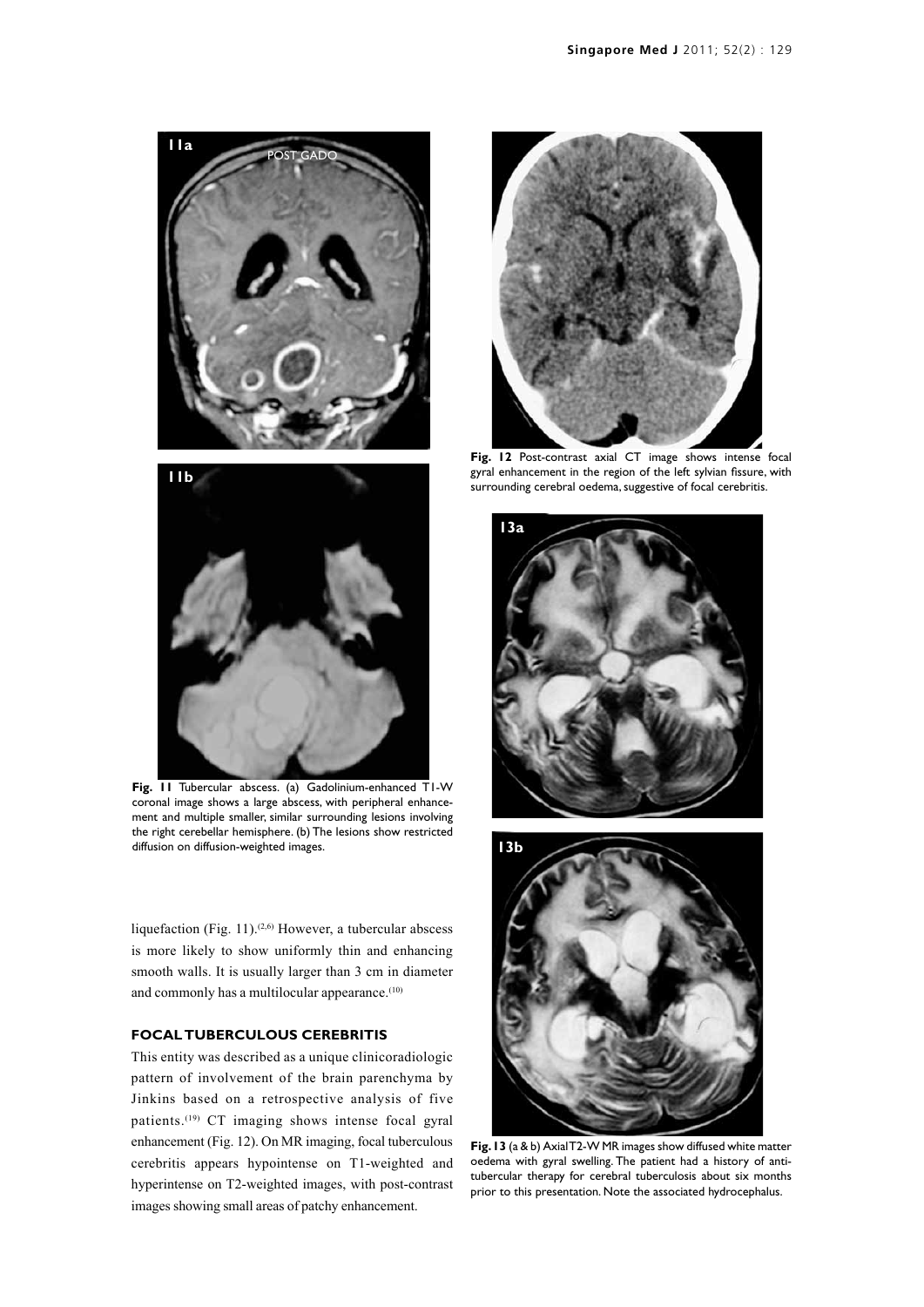#### **TUBERCULOUS ENCEPHALOPATHY**

The designation 'tuberculous encephalopathy' was first coined by Udani in 1958.<sup>(20)</sup> Its pathologic basis and probable pathogenesis were subsequently described by Dastur and Udani,<sup>(21)</sup> who suggested that the pathological basis of tuberculous encephalopathy was an allergic delayed type IV hypersensitivity reaction due to cellmediated immunity to tuberculin protein. A distinctive feature of this entity is its occurrence in a younger child or infant with pulmonary tuberculosis. The brain examination reveals severe diffuse brain oedema and pallor, especially of the white matter. Brain imaging reveals severe unilateral or bilaterally asymmetrical brain oedema, especially of the white matter (Fig. 13). $(2,10)$ 

#### **CONCLUSION**

Tuberculosis of the CNS continues to pose challenges, both in diagnosis and management, with significant morbidity and mortality. It can have a myriad of imaging appearances, varying from meningitis to tuberculomas, tuberculous abscesses, focal cerebritis and tuberculous encephalopathy. Increased awareness of the imaging manifestations among radiologists would help suggest an early diagnosis and potentially contribute toward reducing morbidity and mortality.

#### **REFERENCES**

- 1. World Health Organization. Global Tuberculosis Control: epidemiology, strategy, financing: WHO report 2009. Geneva: WHO, 2009
- 2. Bernaerts A, Vanhoenacker FM, Parizel PM, et al. Tuberculosis of the central nervous system: overview of neuroradiological findings. Eur Radiol 2003; 13:1876-90.
- 3. Kumar R, Jain R, Kaur A, Chhabra DK. Brainstem tuberculosis in children. Br J Neurosurg 2000; 14:356-61.
- 4. Jinkins JR, Gupta R, Chang KH, Rodriguez-Carbajal J. MR imaging of central nervous system tuberculosis. Radiol Clin North Am 1995; 33:771-86.
- 5. Jinkins JR. Computed tomography of intracranial tuberculosis. Neuroradiology 1991; 33:126-35.
- 6. Shah GV. Central nervous system tuberculosis: imaging manifestations. Neuroimaging Clin N Am 2000; 10:355-74.
- 7. de Castro CC, de Barros NG, Campos ZM, Cerri GG. CT scans of cranial tuberculosis. Radiol Clin North Am 1995; 33:753-69.
- 8. Andronikou S, Smith B, Hatherhill M, Douis H, Wilmshurst J. Definitive neuroradiological diagnostic features of tuberculous meningitis in children. Pediatr Radiol 2004; 34:876-85.
- 9. Uysal G, Köse G, Güven A, Diren B. Magnetic resonance imaging in diagnosis of childhood central nervous system tuberculosis. Infection 2001; 29:148-53.
- 10. Arbeláez A, Medina E, Restrepo F, Castillo M. Cerebral tuberculosis. Semin Roentgenol 2004; 39:474-81.
- 11. Parmar H, Sitoh YY, Anand P, Chua V, Hui F. Contrast-enhanced flair imaging in the evaluation of infectious leptomeningeal diseases. Eur J Radiol 2006; 58:89-95.
- 12. Hsieh FY, Chia LG, Shen WC. Locations of cerebral infarctions in tuberculous meningitis. Neuroradiology 1992; 34:197-9.
- 13. Dastur DK, Lalitha VS, Udani PM, Parekh U. The brain and meninges in tuberculous meningitis – gross pathology in 100 cases and pathogenesis. Neurology 1970; 18:86-100.
- 14. DeAngelis LM. Intracranial tuberculoma: case report and review of literature. Neurology 1981; 31:1133-6.
- 15. Ng SH, Tang LM, Lui TN, et al. Tuberculoma en plaque: CT. Neuroradiology 1996; 38:453-5.
- 16. Dubey S, Devi BI, Jawalkar VK, Bhat DI. Tuberculoma en plaque: a case report. Neurol India 2002; 50:497-9.
- 17. Desai K, Nadkarni T, Bhatjiwale M, Goel A. Intraventricular tuberculoma. Neurol Med Chir (Tokyo) 2002; 42:501-3.
- 18. Provenzale JM, Jinkins JR. Brain and spine imaging findings in AIDS patients. Radiol Clin North Am 1997; 35:1127-66.
- 19. Jinkins JR. Focal tuberculous cerebritis. AJNR Am J Neuroradiol 1988; 9:121-4.
- 20. Udani PM. Tuberculous encephalopathy with and without meningitis. Presented at the First Asian Regional Pediatric Congress, Singapore, 1958.
- 21. Dastur DK, Udani PM. The pathology and pathogenesis of tuberculous encephalopathy. Acta Neuropathol 1966; 6:311-26.